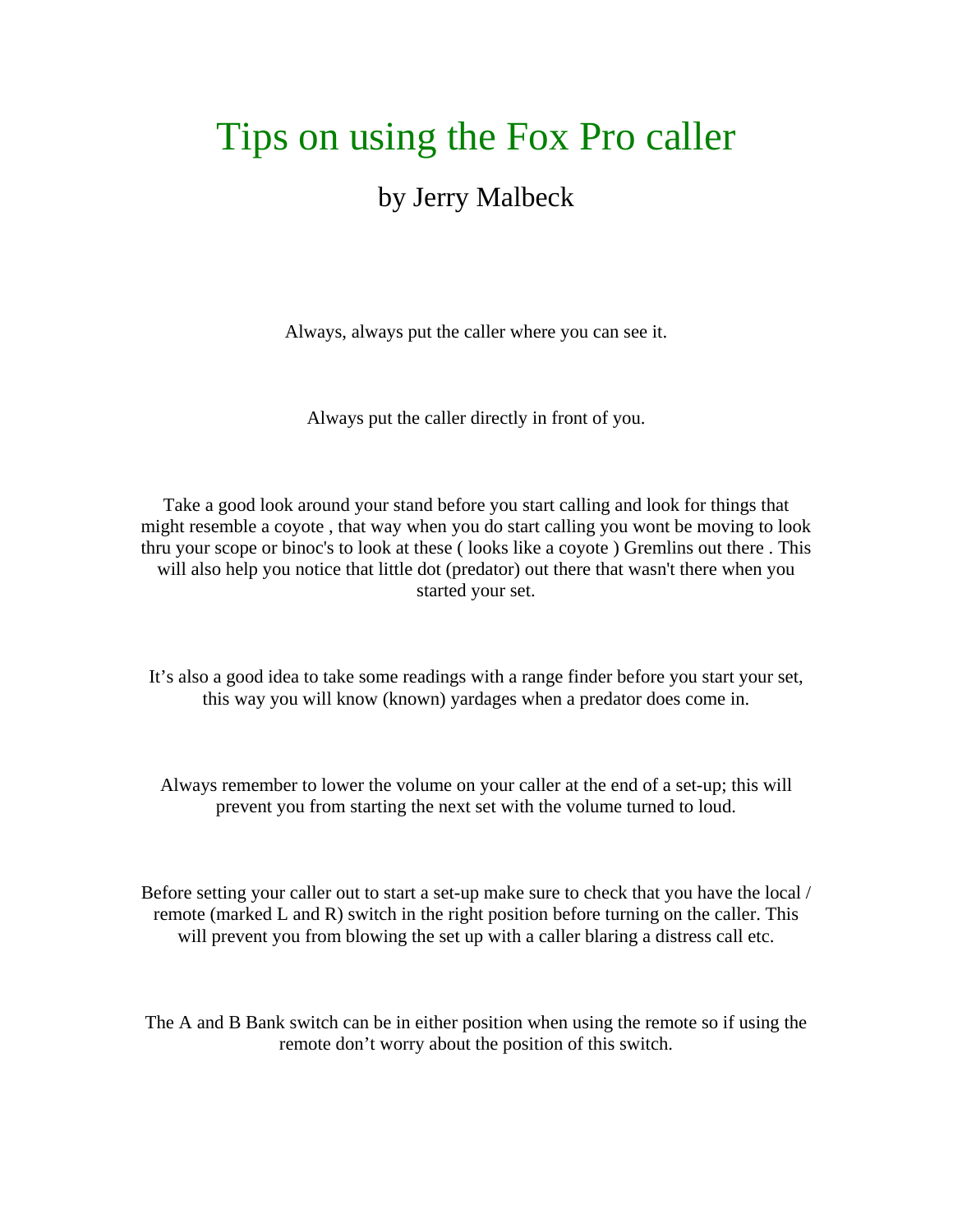A green light flashing on the caller is a reminder that your batteries are getting low. If the caller starts skipping, or starts skipping at higher volume levels, this is also a reminder that the batteries are getting low. By lowering the volume a little you can get thru a set up, but fresh batteries will be needed soon.

Always start off on low volume (in case a predator is close by, you don't want to blast a nearby predator out of the country).

A coyote can hear a mouth blown call as far as a mile away, so don't use too much volume. They hear a lot better then you think they can , Always take a good look around before starting another series on a mouth blown call or the Fox Pro , there may well be a coyote looking right at you .

I have found that when calling (pressured) areas it is more productive to use less calling. Ill wait 3 to 5 minutes between sets. Calling pressured areas it is best to not use a continuous sound but to use short series of sounds. Again this is part of learning your areas. It has also been more productive for me to use coyote pup distress and other uncommon distress sounds in these areas.

A lot of the time ill just start with a mouth squeak or you can also use one of those hand squeakers, or get a squeaker sound installed on your unit. (You would be surprised how many coyotes you can harvest this way) Thank Verne Howey for that tip. A mouth squeak will be heard along way off; it's amazing just how far a coyote or other predator can hear this.

I usually put the caller 20 to 30 yards away from me. This cuts down the chance that you will be seen while placing the caller. I'm not saying this is the right way to do it, but it works for me .in more open ground you will probably want to set the caller farther away, perhaps across a draw from you. Or down in the bottom, make sure you can see down into the area you place the caller. This will save you a lot of frustration. If you cant see the low spot, a coyote can and will at one time or another get in and out without you seeing it until its too late. In big open areas ill often use a decoy , I have found that in big open areas a coyote is reluctant to come across unless it sees a reason to do so ( this is where a decoy dog really shines). I have found that when calling CRP and stubble the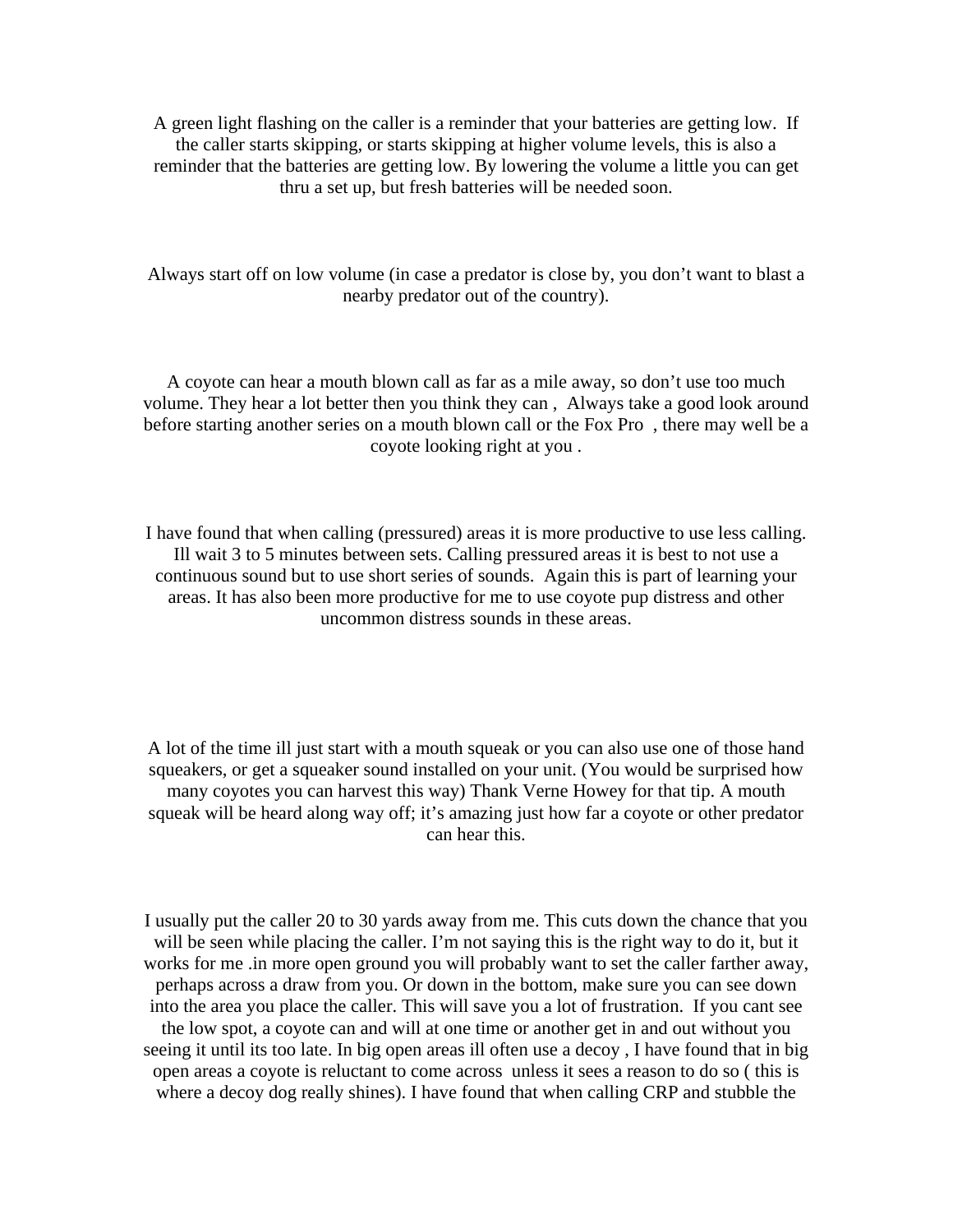coyotes are usually up on the tops of these areas. I always try to get at least 1/3 of the way down a hillside to set up. Watch your back as well as the bottoms. Don't turn around to look while calling just slowly turn your head once in a while, slow movements are most important. Move your head like a second hand on a watch. very very slowly.

learning your areas will be trial and error on your part , I say this because in some areas I never turn the caller off and have great success , In other areas I find it more productive to use short series .

Ill usually start a set with the caller on low volume, (Low volume is when I can barely here it from my stand) ill wait for 5 to 7 minutes before ill raise the volume, this is in case a predator is nearby.

After the 5 to 7 minute mark ill raise the volume to 1/8 to 1/4 and let it play, most of the time I never shut the caller off. I think this is an advantage to lure in predators that have been educated to the mouth call cadence. I feel that in a lot of cases the steady sound will fool even an educated predator. (Remember this is done with very low volume and mostly early on in the season) This can cause a rodeo to occur due to the fact that the predator will lock onto the sound and come straight to the caller, sometimes very fast, (another great reason to have a remote unit) you have to be prepared for fast action when using this technique.

Another technique I use is as follows. ill turn the caller on low volume , and wait , if nothing shows after the 5 to 7 minute mark , ill begin a series of distress calls on a mouth blown call , raising the volume above the caller, put a lot of hurt into it ,, ( but not to loud) make the series of distress sounds short , and wait . I have had great success doing this. I feel that what happens is this, a predator hears the mouth blown call, and starts coming in. Then the animal will lock onto the Fox Pro, and come right where you want him. (I.E. to the caller leaving you undetected)

NOTE: I think one thing that a lot of callers do is use to much volume.

Another technique I use, involves a mouth blown howler. You could also use a female invitation on the fox pro , and the male howl, or Randy's howls also are great producers. . I prefer a mouth blown howler due to the fact that I can make the sounds I want to, Ill start with a female howl, wait for five minutes, and if nothing shows ill follow with a male howl. Wait again then begin a series of distress sounds, again with the Fox Pro playing on low volume. This is very productive year round, but most of all during the mating, denning season.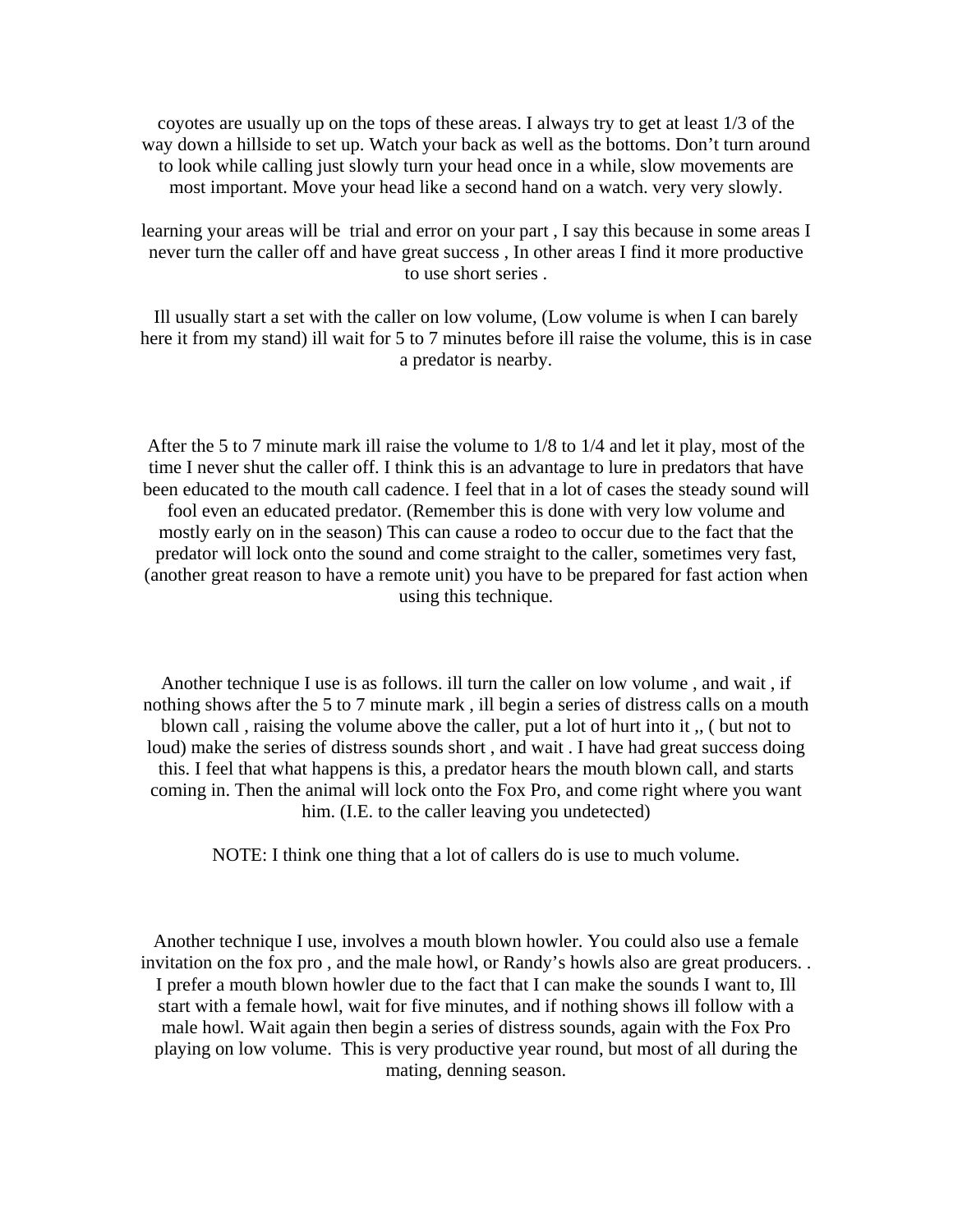Another howling sequence that has been working well is a series of hunting barks and yips while the fox pro is playing a distress sound on very low volume.

A coyote that is howled in will (usually) come in down wind to smell or try to see the competition before he gets to close , if you don't get a howl in return , do not assume that a coyote is not coming . Most of the times they will not howl back if they are approaching

If you get a howl in return and have waited a long time ( as a rule I use 30 minutes) and nothing is showing up , go toward the coyote that is howling back , do this like a coyote does I.E. use the low ground and move quietly . Watch your wind, and do not skyline yourself .Going toward them seems to really make them mad, and usually will start them in your direction this will sometimes work if they are not coming to you.

 If you are getting a warning barks (this is a sound you need to learn to recognize) don't assume it's all over. This doesn't work very often but I have had it work for me and one of my favorite calling buddies Curt Barrett. . It's best done with two people, and both being able to blow a howler. Return the warning bark, while your partner is making coyote vocalizations. I.E. challenge barks, pup distress. As I said this has worked for me even after receiving a warning bark .putting your calling partner on higher ground and a lil down wind of your position is a good idea if possible.

.

A lot of callers might disagree with me , but in my experience I have had just as many if not more coyotes come in up wind as down wind, Perhaps I have less pressure in my areas. . This is why I always try to call (cross wind.) Position yourself so that if a predator comes in to the call, he will have to cross your path to get to the sound. If a coyote is coming in fast a bark made with your mouth will usually stop him. Make sure you are ready to shoot when you do this as you won't have much time to take the shot. If you shoot the coyote or you miss, go directly to the pup in distress. Many times this will stop a fleeing coyote, or call in another. This can be done with your voice as well. Just yelp as if your are a puppy with its foot under yours, or just Bark (woof woof, to stop a coyote). Never quit calling if a coyote comes in to the call early on. Many times you can score a double or more by staying put and keep calling with a distress sound as well.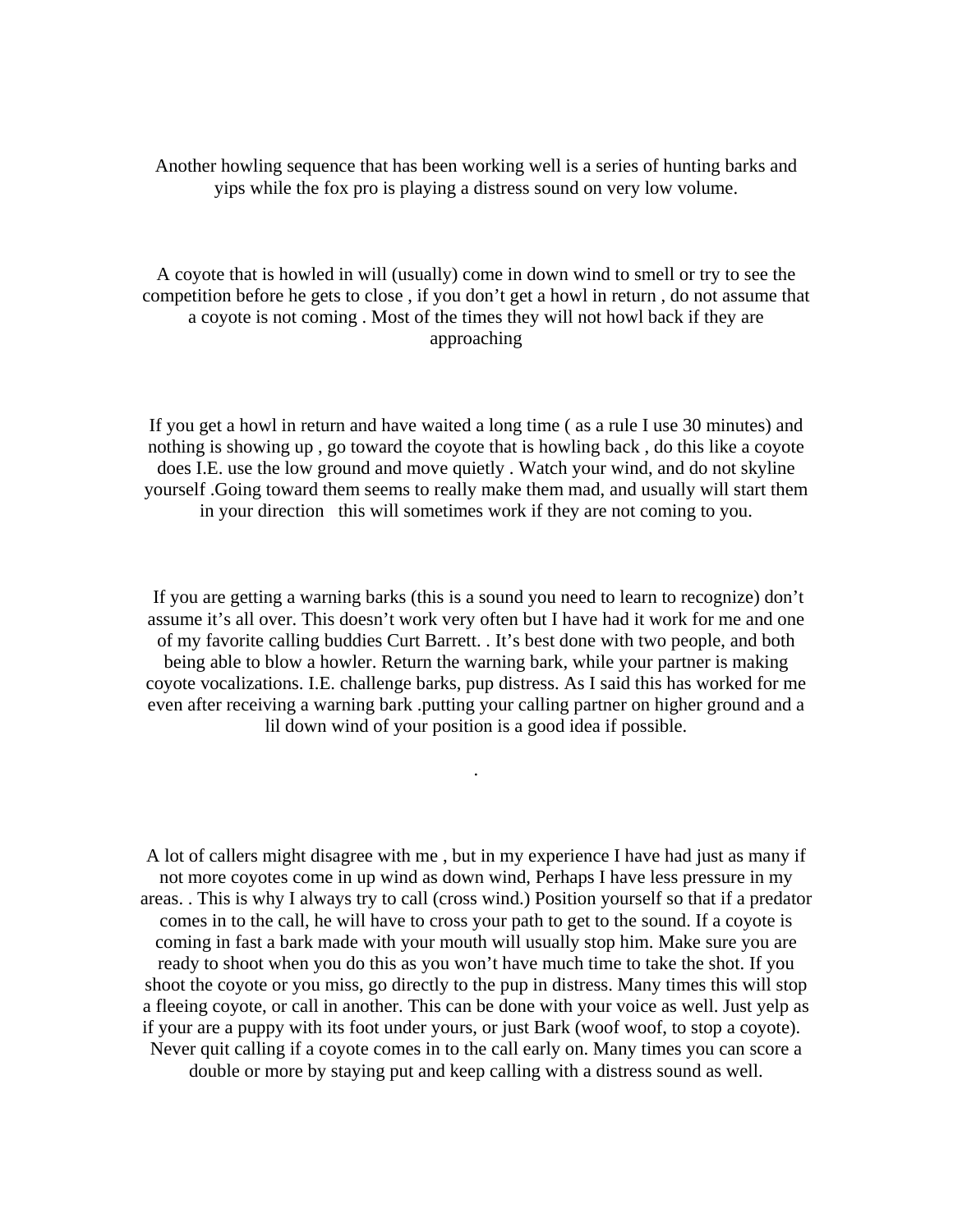Another subject that needs to be covered is how to approach your stand , never walk in on high ground , Don't SKYLINE yourself for any reason , if you have to go over a ridge or a high spot hunker down and move behind the brush or any other cover you can find . When I head for a set-up I always try to find a path that will allow me to get there using low ground or the higher brush to conceal my approach .Always have the wind in your face if at all possible . Watch where you step and don't drag your feet or roll over rocks etc. Make sure your clothing is quiet, don't wear pants that swish when you walk, a lot of the bdu's do this .Wear your head net and gloves while going to your stand, and you don't want that shiny face alerting a nearby predator. If you see deer in the area try to get in without alarming them, I have found that if there are deer or cattle nearby there are probably coyotes around, and the coyotes will be watching if they are alerted and run off. I have sat down and waited for deer to move out of an area just for that reason and on several sets called in coyotes as soon as I started calling.

I have been seeing a lot of questions on volume level to use on the stand ,As stated above, The volume level I use is as follows , With the Fox Pro set out at 30 to 50 yards I set the volume so that I can just hear it . A predator can hear the caller at this volume as far as 1/4 mile away. If it is foggy or a slight breeze is blowing ill raise the volume just a little higher. Too much volume is your enemy, if a predator is close by at the beginning of the stand you will blow him out of the area, Increase the volume as the set progresses if nothing is responding, increase the volume for just a few seconds at a time. I.E. volume up then volume down or just use a mouth blown call. Using a mouth blown call is a little more risky as if there is a predator nearby it can get you busted.

The Fox Pro is a great tool. you have 4 , 8 , 16 or 32 sounds at your finger tips , One thing I cannot stress enough is the fact that the fur season is long , the predators are getting smarter and smarter as the season goes on , keep your sounds limited as the season wears on . You don't want to educate the population to your entire arsenal of sounds early on in the season. The coyote pup in distress sound is one I try to SAVE until close to the end of the season. I also don't recommend switching sounds very much on a stand. I have had luck doing this but I try to avoid it at all cost. If you have a predator hung up, sometimes it is a great tool to switch sounds, but ill always try a simple lip squeak first. The less you use early on, the more you will have later in the year.

I would like to thank John and Mike @ Go Go Varmint Go for the great web site and all of you for all the help over the years. Hope someone gets some good tips from this, and thanks John and Mike Dillon @ Fox Pro for a wonderful caller. It sure has helped me with my ADC work, Jerry Malbeck, AKA Moses Man.